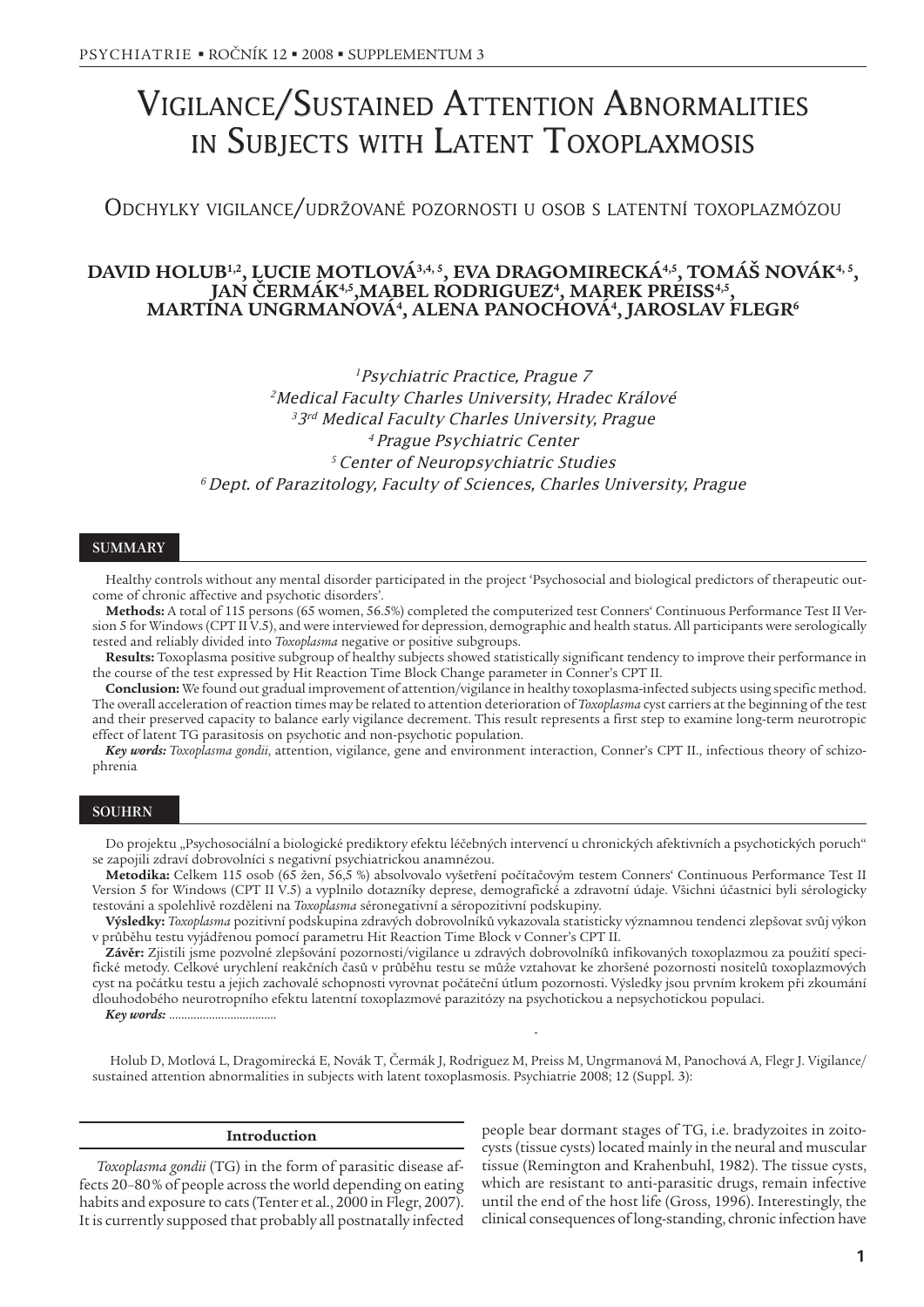been largely ignored (Holliman, 1997) and surprisingly few studies have been performed to seek associated disease and there is no research systematically examining the interaction of dormant toxoplasmatic cysts and human organism. Conventional opinion has been that latent *Toxoplasma* infection is usually asymptomatic and has no long-term sequelae unless the host becomes immune suppressed, when secondary reactivation of the infection can occur (Ho-yen, 1992). Results of animal studies and recent studies of personality profiles, behavior, and impaired psychomotor performance in healthy and schizophrenia subjects, however, have led to a reconsideration of this assumption (Flegr, 2007). Havlíček et al. (2001) demonstrated in a double blind study in healthy blood donors the increase of simple reaction times of subjects with latent toxoplasmosis. The prominent reduction in psychomotor performance occurred in the 2nd and 3rd minute of the test which indicates the role of deteriorated attention capacity in TG positive subjects. Similar results were recently obtained in several (unpublished) studies performed on Czech blood donors, biology students and military recruits (Flegr, 2007).

Another contribution to see behavioural differences between *Toxoplasma*-infected and *Toxoplasma*-free subjects are two traffic accident studies. The increased prevalence of antibodies to TG in individuals deemed to have been responsible for causing (either as a driver or as a pedestrian) a motor vehicle accidents suggested that the subjects with latent toxoplasmosis had a 2.65 times higher risk of traffic accidents than non-infected subjects in Prague (Flegr et al., 2002). Possible explanation of "poor traffic performance" in subjects with latent toxoplasmosis may be a consequence of impaired attention, working memory or the alteration in vigilance level. A higher incidence of TG antibodies among drivers involved in traffic accidents was also found in a recent study in Turkey (Yereli et al., 2006). Studies have also examined possible relationships between TG infection and intelligence, education, and memory. Initial reports of associations with intelligence and education (Flegr et al., 1996; Flegr et al., 2003) were found to be spurious when all confounding factors were taken into account (Novotná et al., 2008). Two unpublished studies found no association between infection and short-term memory (Flegr, 2007).

There are only inconclusive and sporadic findings of the effect of latent toxoplasmosis on cognitive performance in schizophrenia. Persons with schizophrenia who have serologic evidence of *Toxoplasma* infection have increased levels of cognitive impairment on Repeatable Battery for the Assessment of Neuropsychological Status (RBANS) compared to age-matched *Toxoplasma*-seronegative patients with similar degree of psychotic symptoms (Borronow et al., 2002). On the other hand Dickerson et al. (2007) did not find any difference in cognitive performance on RBANS between infected and non-infected schizophrenia sample, suggesting that cases associated with TG do not form distinct clinical or cognitive subgroup. Postal survey analysis carried out by Vavřinová (2005) revealed that there could be a psychomotor retardation in children of toxoplasma seropositive mothers.

Finally, there are 9 of 11 studies that show personality feature differences between TG-infected and uninfected group using Cattell's 16-personality factor (16PF) questionnaire (Flegr, Hrdý, 1994; Flegr et al., 1996; Flegr et al., 1998; Flegr, Havlíèek, 1999; Flegr et al., 2000). The personality of infected men showed lower superego strength (rule consciousness) and higher vigilance (factors G and L on Cattell's 16PF). Thus,

the men were more likely to disregard rules and were more expedient, suspicious, jealous, and dogmatic. The personality of infected women, by contrast, showed higher warmth and higher superego strength (factors A and G on Cattell's 16PF), suggesting that they were more warm hearted, outgoing, conscientious, persistent, and moralistic. Both men and women had significantly higher apprehension (factor O) compared with the uninfected controls. The subjects tested with Cloninger TCI (Temperament and Character Inventory) in 3 out of 5 studies showed a decrease in the novelty-seeking factor on the Cloninger TCI (Flegr, 2007). Decreased novelty seeking behaviour in *Toxoplasma*-infected subjects has been confirmed in three independent populations (male soldiers and male and female blood donors) (Skallová et al., 2006). Possible pathogenetic models for chronic Toxoplasma infection effect on brain and/or pathophysiology of schizophrenia were explained in detail previously (Flegr et al., 2003; Holub et al., 2006).

#### **Study design**

Cognitive impairment represents an essential area of interest in the project 'Psychosocial and biological predictors of therapeutic outcome of chronic affective and psychotic disorders'. The study design and assessment procedures have been comprehensively specified earlier (Holub et al, 2006). As induced alteration of cognitive functions is considered as an element of vulnerability for the development of some schizophrenia subtypes, it is reasonable to use standardized instrument to elucidate the possible involvement of latent toxoplasmosis in cognitive dysfunction. The continuous performance test (CPT) has a long history of use for measuring processes related to sustained attention/vigilance, reaction time, response inhibition, signal detection, impulsivity and other aspects of attentional processes (see reviews by Riccio et al, 2001; Conners, 2005). In this task, individuals are asked to press the space bar for all letters displayed on the computer screen except the letter X. There are six blocks, each displaying 60 letters at different interstimulus intervals. The test lasts approximately 14 minutes. CPT has not been adminstered yet in TG subjects and our study should for the first time verify previous simple reaction time deterioration using this highly sensitive instrument of sustained attention. Traditional measures include the number or percentage of errors of omission and errors of commission. Errors of omission occur when the participant fails to respond to the target stimulus. Errors of commission occur when the participant responds to a nontarget stimulus. In addition to these traditional measures, signal detection theory allows the incorporation of other measures of signal detectability (d'), response bias (ß), and reaction time (RT; Green and Swets, 1966). d' represents that portion of the signal-noise distribution attributable to veridical perception of the signal, whereas ß represents that portion of the distribution attributable to the subject's subjective threshold for making a response. If one makes the assumption that a faster reaction time (RT) represents the subject's easier discrimination of the target, then RT and variability in RT can serve as additional measures of detectability (Conners et al, 2003).

The goal of this sectional analysis was to examine whether there is a correlation between the serological evidence of latent toxoplasmosis in healthy controls and their computerized Continuous Performance Task II. (Conner's) performance.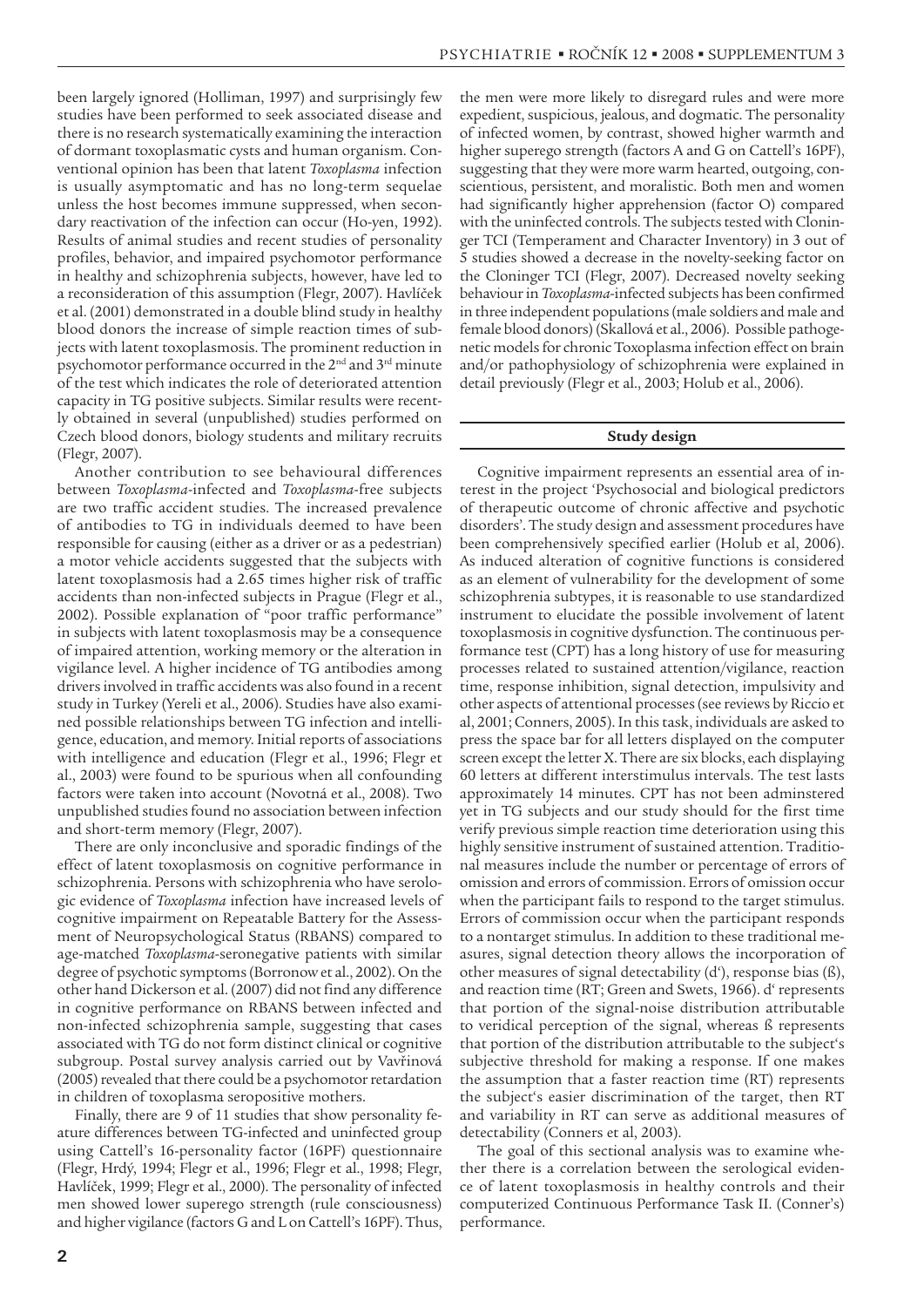#### **Method**

The control healthy population in our study was randomly chosen and matched with schizophrenia patients in the CNS Psychosocial and biological predictors of therapeutic outcome of chronic affective and psychotic disorders'project according to their gender, age and education. This project was reviewed and approved by the local ethical committee in Prague Psychiatric Center . The controls are representative of the same geographical area of Prague. Healthy volunteers included healthy members of staff working in Mental Hospital Bohnice, friends and family members of the staff and undergraduate medical students of the 3rd Medical Faculty of Charles University. Their physical and mental health status were determined through a health questionnaire. In the selection of both the schizophrenic and the healthy population, the presence of any immunological, auto-immune or long-term organ disorder, which could influence the immunological status, were considered as exclusion criteria. The subjects with a history of mental illness and alcohol or psychoactive substances abuse were also excluded from the control population. Patients and healthy controls were verbally and in writing explained the rational of the study, and they signed a consent form. The total number of healthy participants studied was 118, however, reassessment failed to unambigously differenciate the serological status of 3 participants that were excluded from the sample. Characteristics of study subjects are presented in Table 1. Toxopositive participants form an older sample comparing to toxonegative group. We found serological evidence of *Toxoplasma* infection in 24 (20.9 %) of the 115 controls. The individuals who had serological evidence of *Toxoplasma* did not differ from those who did not in terms of gender, race or educational level.

## **Measurements**

All participants provided 2 ml of blood for serological testing. Specific anti-*Toxoplasma* IgG and IgM antibody concentrations were determined by ELISA (IgG: SEVAC, Prague, IgM: TestLine, Brno), optimized for early detection of acute toxoplasmosis, and the complement fixation test (CFT) (SE-

VAC, Prague), as the decrease of CFT titres is more regular and therefore better reflects length of *T. gondii* infections . Titres of antibodies to *Toxoplasma* in the sera were measured at dilutions between 1 : 8 and 1 : 1024. The subjects manifesting IgM negative by ELISA (positivity index < 0.9) and having CFT titres higher than 1 : 8 were considered latent-toxoplasmosis positive. All the measurements were performed by the same person in National Reference Laboratory for Toxoplasmosis within the National Institute of Public Health. Continuous Performance Task (CPT II. Conner's) computerized test and depression and medical history questionnaires were administred by the same trained person to avoid issues of inter-rater reliability. Administering person was blind to the hypothesis at the time of measurement and administration.

#### **Statistical analysis**

All data are presented as mean and standard deviation or rate of positive cases. According to the data distribution, differences were assessed using Student's t test or Mann- -Whitney U test, respectively. Fisher exact test was used in case of qualitative variables. All tests were two-sided and an exact significance level of 0.05 was adopted. No Bonferroni correction was applied. Analyses were performed using Statistica 7.0 software.

#### **Results**

115 heathy volunteers (50 men and 65 women) were tested for specific immunity against *Toxoplasma*. The prevalence rates of Toxoplasma infection in men and women were 18,0% and 23,1%, respectively. Performance on the CPT for the *Toxoplasma*-free and *Toxoplasma*-infected groups are shown in Table 2. Overall, no significant differences in performance were found between infected and non-infected subjects. It is important to note that both groups performed well in regard to normative data and presented similar results in most CPT measures. Significant difference between groups was detected for CPT RT Block /t (113) = 2.70; p =  $0.008$ /. Additional analysis by two way ANOVA revealed significant influence of *Toxoplasma-*

|  |  | Table 1: Characteristics of Toxoplasma infected and Toxoplasma free healthy volunteers. |  |  |  |  |  |  |
|--|--|-----------------------------------------------------------------------------------------|--|--|--|--|--|--|
|--|--|-----------------------------------------------------------------------------------------|--|--|--|--|--|--|

|                        | Toxoplasma seronegative |      |           |      | <b>Toxoplasma seropositive</b> |      |           |      |  |
|------------------------|-------------------------|------|-----------|------|--------------------------------|------|-----------|------|--|
| Gender <sup>a</sup>    | N                       | Mean | <b>SD</b> | %    | N                              | Mean | <b>SD</b> | $\%$ |  |
| <b>Males</b>           | 41                      |      |           | 82.0 | 9                              |      |           | 18.0 |  |
| Females                | 50                      |      |           | 76.9 | 15                             |      |           | 23.1 |  |
| Total                  | 91                      |      |           | 79.1 | 24                             |      |           | 20.9 |  |
| Ageb                   | 91                      | 27,4 | 6,5       |      | 24                             | 31.2 | 8.9       |      |  |
| Education <sup>c</sup> |                         |      |           |      |                                |      |           |      |  |
| Elementary             | 5                       |      |           | 5.5  |                                |      |           | 4.2  |  |
| Vocational Secondary   | $\overline{4}$          |      |           | 4.4  |                                |      |           | 4.2  |  |
| General Secondary      | 60                      |      |           | 65.9 | 13                             |      |           | 54,1 |  |
| College                | 2                       |      |           | 2.2  | 3                              |      |           | 12.5 |  |
| University             | 20                      |      |           | 22.0 | 6                              |      |           | 25.0 |  |

<sup>a</sup> Pearson's chi-square 0.4410;  $p = 0.5066$ . Mann-Whitney chi-square 0.4454;  $p = 0.5044$ 

 $b$  p = 0.021 in ANOVA

 $\textdegree$  Pearson's chi-square 5.1934; p = 0.2680. Mann-Whitney chi-square 4.1828; p = 0.3818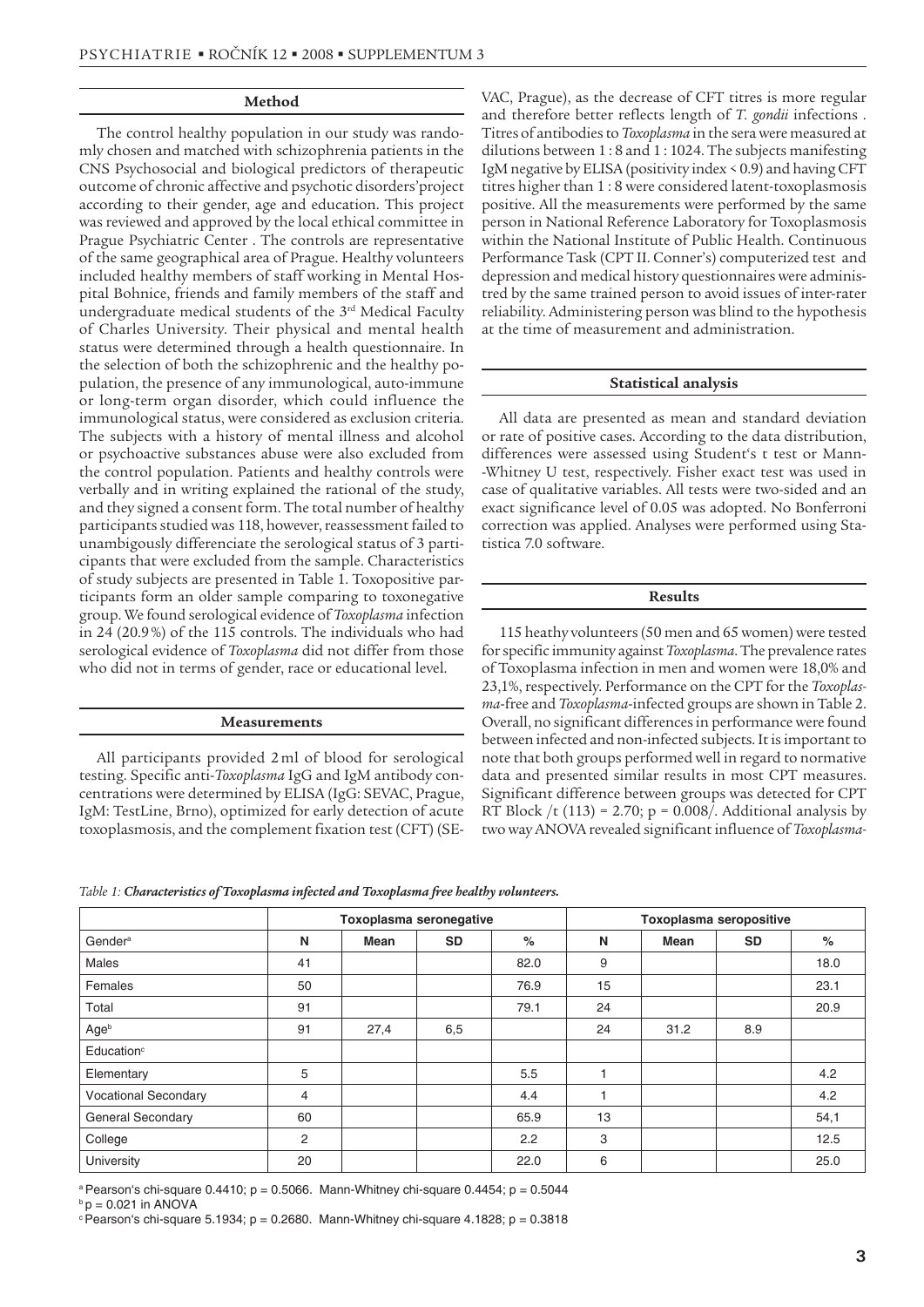-seropositivity  $/F(1,111) = 5.43$ ; p = 0.02/ but no influence of gender /F  $(1,111) = 1.75$ ; p = 0.19/.

#### **Discussion and conclusion**

The present study is the first to present CPT performance results analysing overall toxoplasma infection effect. Is it reasonable to expect that latent infection with *T. gondii* could have an effect on human behavior (Flegr, 2007) and its results may contribute to the explanation of the increased incidence of traffic accidents in toxoplasma infected population (Flegr et al., 2002). The presented attention/vigilance analysis of healthy subjects sample is a first step to research the function of postnatal latent toxoplasmosis as a factor of vulnerability or symptom modifier in schizophrenia in the context of CNS project in Prague Psychiatric Center. In our study 1) we have verified that the seroprevalence of our sample correlate with the Prague general population one (20–30 %) (Kodym et al., 2000); 2) We extended our knowledge of parasite-induced attention/vigilance changes: previous study (Havlíček et al., 2001) showed there is a tendency to increase the computerised simple reaction time in the 2nd to 3rd minute in *Toxoplasma-* -positive healthy subjects. Coincidentally, we found gradual improvement of attention/vigilance performance in the course of 14 minutes test in infected individuals. It is important to note that the average mean reaction time in *Toxoplasma*-positive sample is non-significantly worse (T-score: 46.2) than in the *Toxoplasma*-negative one (T-score: 45.9). Even though our results show progressive improvement in reaction times over the testing time, one can argue that the slightly worse average performance in *Toxoplasma*-positive sample may suggest that *Toxoplasma*-positive subjects' cognitive efficiency is deteriorated in first minutes of the CPT test. Because the vigilance decrement occurs predominantly at the beginning of the test we may hypothesize some initial adjustment or performance

| <b>Parameter</b><br>(T-scores in CPT) | Toxo<br>- average | Toxo<br>+ average | t          | Df  | р        | <b>Number</b><br>Toxo - | <b>Number</b><br>$Toxo +$ | <b>SD</b><br>Тохо - | <b>SD</b><br>Toxo + |
|---------------------------------------|-------------------|-------------------|------------|-----|----------|-------------------------|---------------------------|---------------------|---------------------|
| Age                                   | 27,37363          | 31,1667           | $-2,34709$ | 113 | 0.020661 | 91                      | 24                        | 6,48014             | 8,90855             |
| CPT omission                          | 50,39582          | 51,1396           | $-0.32807$ | 113 | 0.743469 | 91                      | 24                        | 8.81811             | 13,23980            |
| CPT commission                        | 52.47593          | 54,6338           | $-0.86384$ | 113 | 0,389506 | 91                      | 24                        | 10.30534            | 12,90847            |
| <b>Hit Reaction Time</b>              | 45,85813          | 46,2271           | $-0.21032$ | 113 | 0,833794 | 91                      | 24                        | 7,49094             | 8,21856             |
| <b>Hit Reaction Time SE</b>           | 44,61220          | 45,4900           | $-0.49282$ | 113 | 0.623099 | 91                      | 24                        | 7.87367             | 7,31009             |
| Variability of SE                     | 46,24681          | 47,2196           | $-0.51585$ | 113 | 0,606965 | 91                      | 24                        | 8,44253             | 7,27265             |
| Attentiveness (d')                    | 52,70516          | 53.3842           | $-0.30781$ | 113 | 0.758792 | 91                      | 24                        | 8.92479             | 11,93065            |
| Response Style                        | 48,93648          | 49,2921           | $-0.16824$ | 113 | 0,866695 | 91                      | 24                        | 8,38153             | 11,91425            |
| <b>Perseverations</b>                 | 50,42670          | 50,7350           | $-0.11837$ | 113 | 0,905982 | 91                      | 24                        | 11,67873            | 9,95921             |
| Hit Reaction Time Block Change        | 47,31560          | 51,8396           | $-2,70138$ | 113 | 0,007969 | 91                      | 24                        | 7,14626             | 7,86435             |
| Hit Standard Error Block Change       | 48,08418          | 49,9258           | $-0.88819$ | 113 | 0,376325 | 91                      | 24                        | 8,89201             | 9,57899             |
| Hit Reaction Time ISI Change          | 44,64374          | 45,9008           | $-0.66011$ | 113 | 0,510526 | 91                      | 24                        | 8.18071             | 8,74685             |
| Hit SE ISI Change                     | 48,37934          | 48,4413           | $-0.03109$ | 113 | 0,975249 | 91                      | 24                        | 9,02376             | 7,15760             |

**T-score** – represents the score of the individual taking the test relative to the population average and compares the respondent to those in the normative group who are of the same gender and who are in the same age group. Age groups are broken down by 6-7, 8-9, 10-11, 12-13, 14-15, 16-17, 18-34, 35-54, and 55+. T-score is a standard score with a mean of 50 and a standard deviation of 10. A T-score of 60 represents a score that is 1 standard deviation above the mean.

**CPT omission** – the number of targets to wich the individual did not respond**CPT commission** – the number of times the individual responded to a nontarget ("X")

**Hit Reaction Time** – the mean response time (in milliseconds) for all target responses over all six time blocks

**Hit Reaction Time Standard Error** – express the consistency of response times and variability of reactions

**Variability of Standard Error** – response time consistency: the standard deviation of the 18 standard error values calculated for each sub-block

**Attentiveness (d')** – the measure of discrimination between targets and nontargets and of the difference between the signal (non-X) and noise (X) distribution

**Response Style** – higher values reflect response style where individuals want to made sure they are correct and the emphasis is on avoiding commission errors.

**Hit Reaction Time Block Change (vigilance measure)** – the slope of change in reaction times over the six time blocks. A high T-score indicates quicker reaction times as the test progressed.

**Hit Standard Error Block Change** – the slope of change in reaction time standard errors over the six time blocks. A high T-score indicates that reaction times became less consistent as the test progressed.

**Hit Reaction Time Inter-Stimulus Interval (ISI) Change** – A high T-score indicates a slowing or reaction time as the time between targets increased (ISI: 1, 2, and 4 seconds).

**Hit Standard Error ISI Change** – is calculated by computing the slope of change in reaction time standard errors over the three ISIs (1, 2, and 4 seconds).

Toxo +: toxoplasma-infected, Toxo -: toxoplasma-free subjects